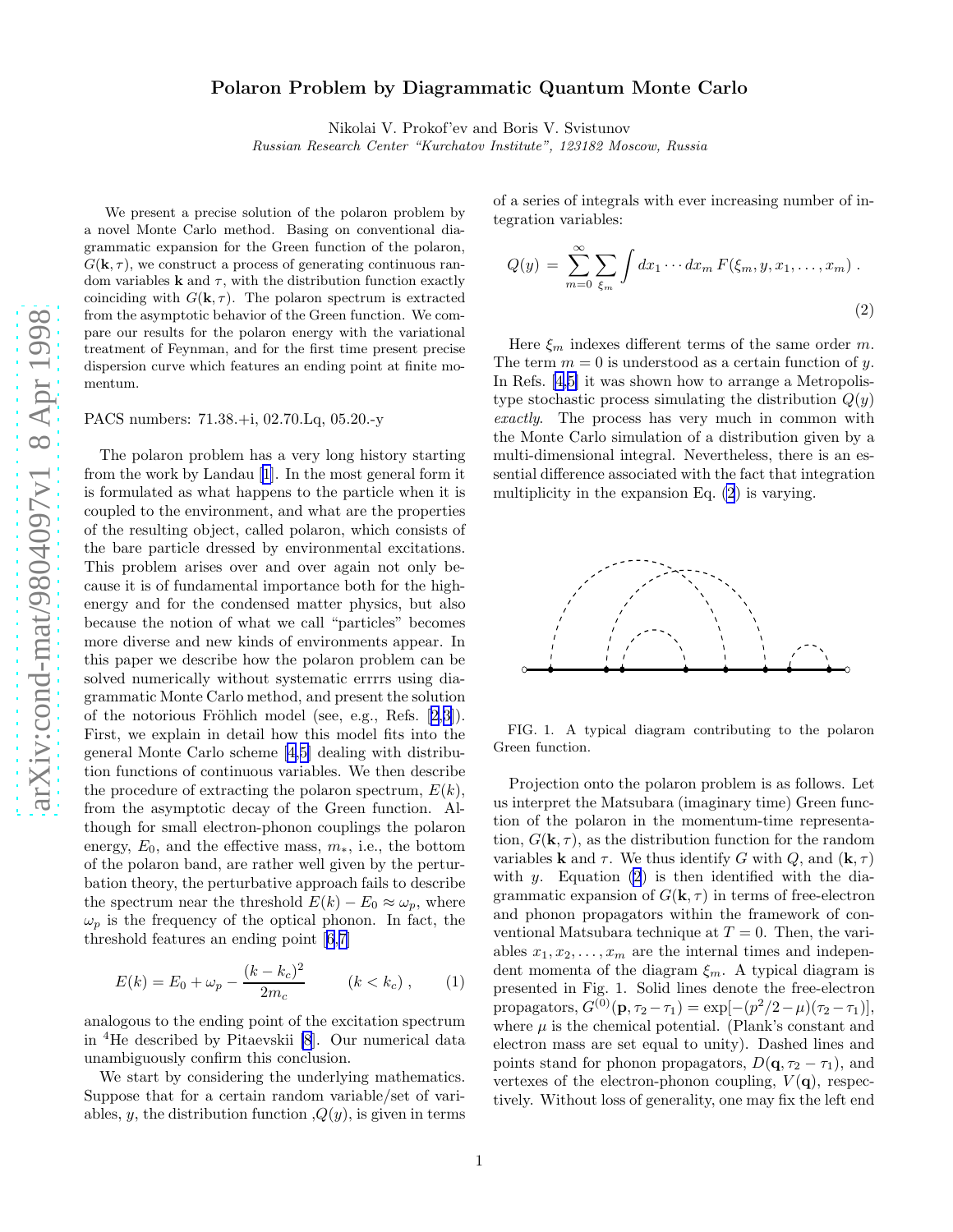<span id="page-1-0"></span>of the diagram at the origin of imaginary time, ascribing thus the time  $\tau$  to the right end.

In this paper we confine ourselves to the Fröhlich model [[2\]](#page-3-0) where phonons are considered to be dispersionless, and the electron-phonon coupling has the form

$$
H_{\text{e-ph}} = \sum_{\mathbf{k}, \mathbf{q}} V(\mathbf{q}) \left( b_{\mathbf{q}}^{\dagger} - b_{-\mathbf{q}} \right) a_{\mathbf{k} - \mathbf{q}}^{\dagger} a_{\mathbf{k}} , \qquad (3)
$$

$$
V(\mathbf{q}) = i \left(2\sqrt{2}\alpha\pi\right)^{1/2} \frac{1}{q}.
$$
 (4)

In Eq. (3)  $a_{\mathbf{k}}$  and  $b_{\mathbf{q}}$  are the annihilation operators for the electron with momentum  $k$  and for the phonon with momentum **q**, respectively;  $\alpha$  is a dimensionless coupling constant. In the Fröhlich model the phonon propagator is independent of momentum:  $D(\mathbf{q}, \tau_2-\tau_1) = \exp[-\omega_p(\tau_2-\tau_1)]$  $\tau_1$ ). It is convenient, however, to attribute the vertex factors to the dashed lines, so that a dashed line with the momentum **q** contributes the factor  $\ddot{D}(\mathbf{q}, \tau_2 - \tau_1) =$  $|V(\mathbf{q})|^2 D(\tau_2-\tau_1)$  to the diagram. The function F is thus expressed as a product of  $G^{(0)}$ 's and  $\tilde{D}$ 's, in accordance with the standard diagrammatic rules.

Simulating the distribution  $Q(y)$  is the process of sequential stochastic generation of diagrams, identical to functions  $F$ . (In our case these are the diagrams like that in Fig. 1, with certain fixed times and momenta.) The global process is constituted by a number of elementary sub-processes falling into two qualitatively different classes: (I) those which do not change the type of the diagram (change the values of variables of corresponding function  $F$ , but not the function itself), and  $(II)$ those which do change the structure of the diagram. The processes of the class I are rather straightforward, being identical to those of simulating continuous distribution corresponding to the given function  $F$ . In this paper we use only one process of this type, namely, shifting in time the right end of the diagram Fig. 1.

In the heart of the method are the sub-processes of type II. The generic rules for constructing them are as follows[[5\]](#page-3-0). Suppose a certain sub-process A transforms a diagram  $F(\xi_m, y, x_1, \ldots, x_m)$ into  $F(\xi_{m+n}, y, x_1, \ldots, x_m, x_{m+1}, \ldots, x_{m+n})$ , and, correspondingly, its counterpart  $\beta$  performs the inverse transformation. For *n* new variables we introduce vector notation:  $\vec{x} = \{x_{m+1}, x_{m+2}, \ldots, x_{m+n}\}.$  The process A involves two steps. First, it proposes a change, selecting a new type of diagram,  $\xi_{m+n}$ , and a particular value of  $\vec{x}$ . The vector  $\vec{x}$  is selected with a certain distribution function  $W(\vec{x})$ . There are no requirements strictly fixing the form of  $W(\vec{x})$ , but to render the algorithm most efficient, it is desirable that  $W(\vec{x})$  be chosen in accordance with some a priori knowledge of coarse-grained statistics of the vector  $\vec{x}$ . Upon proposing the modification, the process A either accepts it, with probability,  $P_{\text{acc}}(\vec{x})$ , or rejects. The process  $\beta$  either accepts a modification, removing

variables  $\vec{x}$  (with a certain probability  $P_{\text{rem}}(\vec{x})$ ), or rejects this modification. For the pair of complimentary sup-processes to be balanced, the following Metropolislike prescription should be fulfilled[[5\]](#page-3-0):

$$
P_{\rm acc}(\vec{x}) = \begin{cases} R(\vec{x})/W(\vec{x}), & \text{if } R(\vec{x}) < W(\vec{x}), \\ 1, & \text{otherwise} \end{cases}
$$
 (5)

$$
P_{\text{rem}}(\vec{x}) = \begin{cases} W(\vec{x})/R(\vec{x}), & \text{if } R(\vec{x}) > W(\vec{x}), \\ 1, & \text{otherwise} \end{cases}
$$
(6)

where

$$
R(\vec{x}) = \frac{p_{\mathcal{B}}}{p_{\mathcal{A}}} \frac{F(\xi_{m+n}, y, x_1, \dots, x_m, \vec{x})}{F(\xi_m, y, x_1, \dots, x_m)}
$$
(7)

and  $p_A$  and  $p_B$  are the probabilities of addressing to the sub-processes  $A$  and  $B$ , which, in principle, may differ.

For solving the polaron problem it is sufficient to have only one pair of complementary processes of type II: the sub-process  $A$  adding a new phonon propagator to the diagram, and its counterpart  $\beta$  removing one phonon propagator from the diagram.

Consider the algorithm for the process  $A$ . First we select the position  $\tau_1$  for the left-hand end of the extra phonon propagator. This is done by choosing at random (with equal probabilities) one of the free-electron propagators, and by taking for  $\tau_1$  any time (with equal probability density) within this propagator. Then we select the position  $\tau_2$  for the right-hand end of the phonon propagator, in accordance with the distribution function  $\propto \exp[-\omega_p(\tau_2-\tau_1)]$ . After that, we select the momentum for this propagator, using the distribution  $\propto (1+q/q_0)^{-2}$ , where  $q_0^2/2 = \omega_p$ . Now the proposing stage is completed, and we are ready to perform accept/reject step, following the above prescription, Eq. (5). The corresponding function  $W(\vec{x})$   $(\vec{x} \equiv {\tau_1, \tau_2, \mathbf{q}})$  reads

$$
W(\vec{x}) \propto \frac{1}{\tau_0} \frac{1}{(1 + q/q_0)^2} e^{-\omega_p(\tau_2 - \tau_1)}, \qquad (8)
$$

where  $\tau_0$  is the length of the free-electron propagator, where the point  $\tau_1$  is selected. As mentioned earlier, this form of  $W$  is by no means the unique one. Apart from the factor  $p_{\beta}/p_{\mathcal{A}}$  which will be discussed later, the ratio (7) is now completely defined.

Consider now the algorithm for the process  $\beta$ . We simply select at random (with equal probabilities) some phonon propagator and with the probabilities given in Eqs.  $(6)$ ,  $(8)$  remove it.

To complete the description of the sub-processes  $A$  and  $\mathcal{B}$ , we should define the ratio  $p_{\mathcal{B}}/p_{\mathcal{A}}$ . It is quite reasonable to address to the creation and annihilation procedures with equal probabilities. At the first glance it might seem that this immediately leads to  $p_B/p_A = 1$ , but this is not true. The point is that when we select an electron propagator for placing the point  $\tau_1$ , we have  $N_e$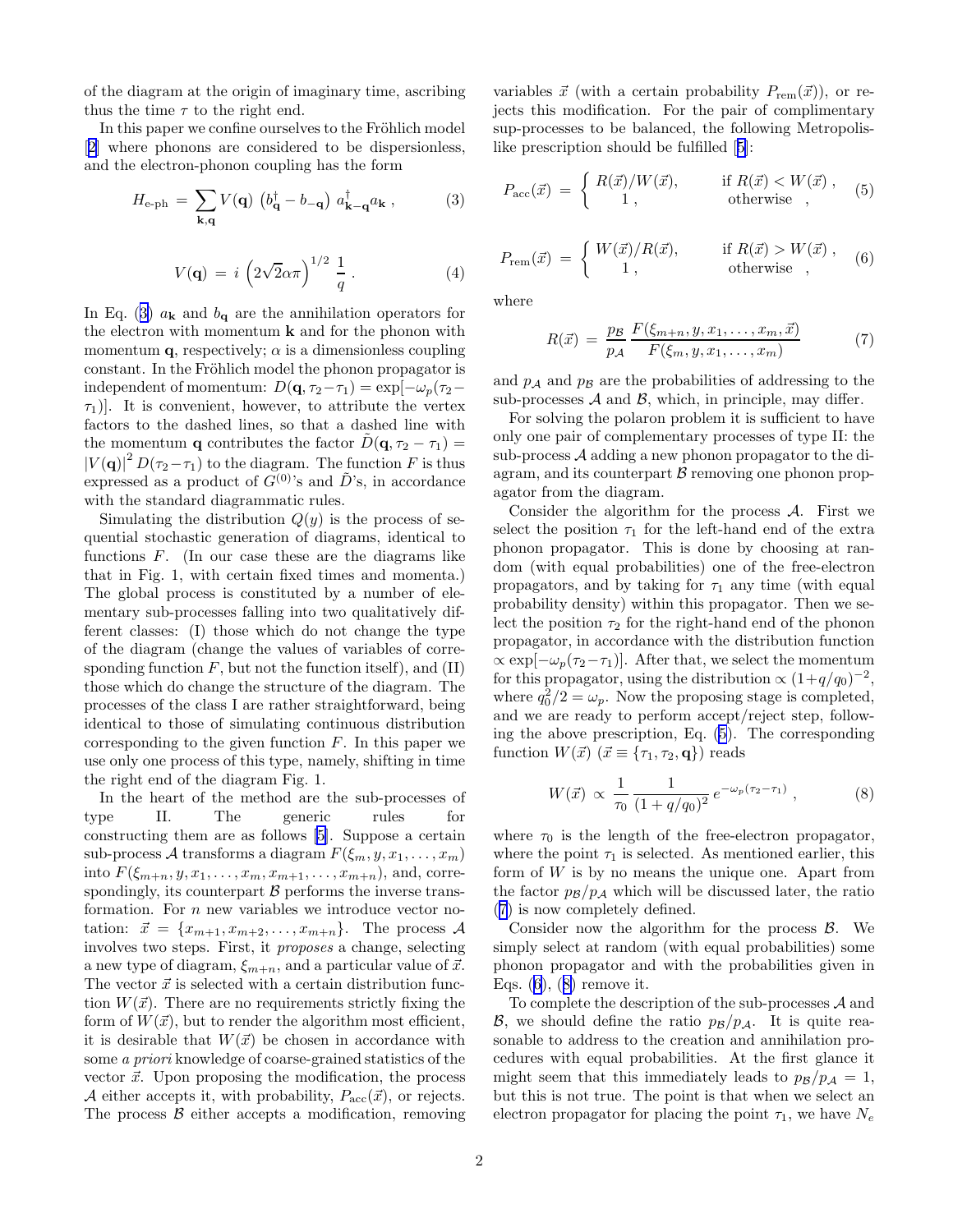equal chances, where  $N_e$  is the number of free-electron propagators in the diagram being modified [denominator of Eq.([7\)](#page-1-0) ], and when we select a phonon propagator for removing, we have  $N_{ph}$  equal chances, where  $N_{ph}$  is the number of phonon propagators in the diagram from which we try to remove the propagator [numerator of Eq. ([7\)](#page-1-0) ]. These  $N_e$  and  $N_{ph}$  are straightforwardly related to each other:

$$
N_{ph} = (N_e + 1)/2.
$$
 (9)

We thus get

$$
\frac{p_B}{p_A} = \frac{N_e + 1}{2N_e} = \frac{N_{ph}}{2N_{ph} - 1} \,. \tag{10}
$$

As for the processes of type I, these may include (i) selection of the time  $\tau$  anywhere on the interval  $(\tau_{2N_{ph}}, \infty)$  according to the simple exponential distribution of  $G^{(0)}(\mathbf{k}, \tau-\tau_{2N_{ph}})$  [obviously, the role of the chemical potential is to make this distribution normalizable, and the whole diagram not to diverge to  $\tau \to \infty$ ; in fact, we use  $\mu$  as a tuning parameter to probe different timescales since the typical length of the diagram in time is controlled by the inverse of  $E(k)-\mu$ , and (ii) the change of the diagram momentum from  $\bf{k}$  to  $\bf{k}$  +  $\bf{p}$  according to the distribution function  $\exp[-(\bar{\mathbf{k}}+\mathbf{p})^2\tau/2m]$ , where  $\bar{\mathbf{k}}$ is the average electron momentum of the diagram, i.e.,  $\bar{\mathbf{k}} = \tau^{-1} \int_0^{\tau} d\tau' \mathbf{k}(\tau')$ . We find it more convenient however, to select the incoming momentum at will and keep it fixed, since in this case we collect all the statistics to the value of  $k$  we are interested in, instead of spreading it over the entire k-histogram.



FIG. 2. Polaron Green function  $G(k = 0, \tau)$  for  $\alpha = 2$  and  $\mu = -2.2$ . Solid line is the exponential fit.

In Fig. 2 we show the typical data for the polaron Green function. Following Ref.[[3\]](#page-3-0), we use energy units such that  $\omega_p = 1$ . After initial drop at short times we observe a pure exponential decay of  $G(\mathbf{k}, \tau)$  at longer times (provided we are below the threshold of Cherenkov radiation,  $E(k)-E_0 < \omega_n$ , so that the polaron state is stable). From the exponential asymptotic of the Green function we readily extract the polaron energy:

$$
G(k, \tau \gg \omega_p^{-1}) \to Z_k \exp[-(E(k) - \mu)\tau]. \tag{11}
$$

By fine-tuning the chemical potential very close to  $E(k)$ we may extend the time-scale for  $G(k, \tau)$  which is given by  $1/(E(k) - \mu)$ . Typically, we had reliable statistics on the time-scale of order  $100/\omega_p$ , and were thus able to deduce the polaron energy to accuracy better than  $0.01\omega_p$ . Apart from the polaron energy, the asymptotic behavior of the Green function (11) gives us one more important physical characteristic of the polaron, the factor  $Z_k$ , which shows the fraction of the bare-electron state in the true eigenstate of the polaron:

$$
Z_k = |\langle \text{free particle}_k | \text{polaron}_k \rangle|^2. \tag{12}
$$



FIG. 3. Polaron energy  $E_0$  as a function of coupling strength. Solid line is the Feynman's variational result.

In Fig. 3 we present our results for the bottom of the band  $E_0$  as a function of the coupling strength  $\alpha$  in the most interesting intermediate region  $0 < \alpha \leq 6$ . As expected, our precise data are below the solid line which gives the upper bound for  $E_0$  (known to be the lowest ever obtained for this problem) as derived from the Feynman's variational treatment[[3\]](#page-3-0). We cannot but note the remarkable accuracy of the Feynman's approach to the polaron energy.

However, the most interesting and instructive data are for the polaron spectrum at relatively large k. The perturbation theory result for the dispersion law,  $E(k) \approx$  $k^2/2 - \alpha(\sqrt{2}/k)\sin^{-1}(k/\sqrt{2})$  (the solid line in Fig. 4),